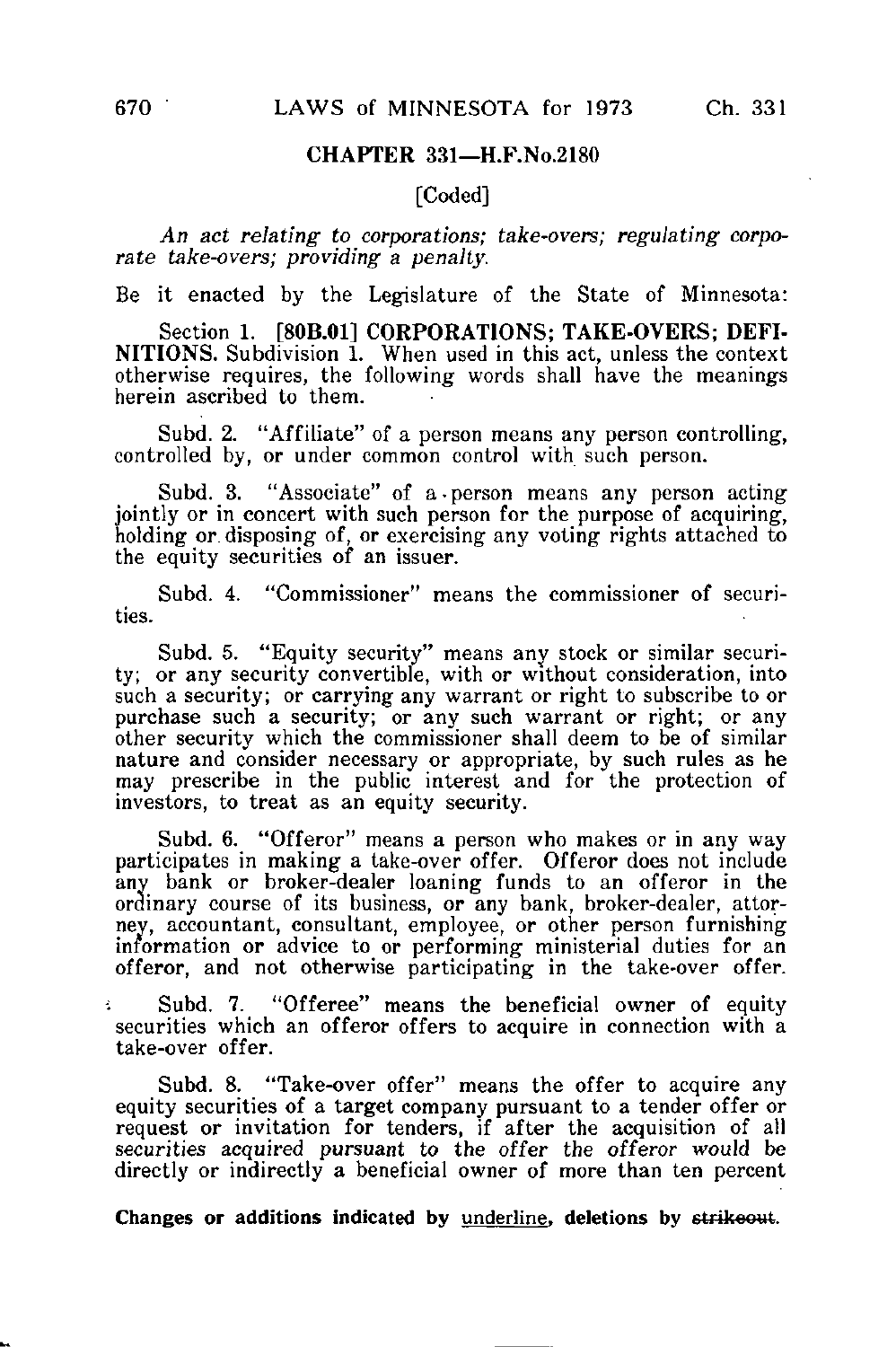of any class of the outstanding equity securities of the target company. Take-over offer does not include:

(a) An offer to purchase securities which are currently publicly traded from or through a broker-dealer at the current market price;

(b) An offer to exchange the securities of one issuer for the securities of another issuer, if the offer is registered or exempt from registration under Minnesota Statutes, Chapter 80 and registered or exempt from registration under the securities act of 1933;

(c) An offer as to which the target company, acting through its board of directors, recommends acceptance to its stockholders, if the offer is made to all stockholders on substantially equal terms;

(d) An offer which, if accepted by all offerees, will not result in the offeror having acquired more than two percent of the same class of equity securities of the issuer within the preceding 12 month period;

(e) An offer by the issuer to acquire its own equity securities;

(f) Any offer which the commissioner, by rule or order, shall exempt from the definition of "take-over offer" as not being entered into for the purpose of, and not having the effect of, changing or influencing the control of the issuer or otherwise as not comprehended within the purposes of this act.

Subd. 9. "Target company" means an issuer of securities (a) which is organized under the laws of this state or has its principal office in this state; (b) which has a substantial portion of its assets located in this state; (c) whose equity securities of any class are, or within the past two year period have been, registered under Minnesota Statutes, Chapter 80; and (d) whose equity securities are the subject of a take-over offer.

Sec. 2. [80B.02] FILING OF OWNERSHIP INFORMATION. Subdivision 1. Any person who, after acquiring directly or indirectly the beneficial ownership of an equity security of an issuer (a) which is organized under the laws of this state or has its principal office in this state; (b) which has a substantial portion of its assets located in this state; and (c) whose equity securities of any class are, or within the past two year period have been, registered under Minnesota Statutes, Chapter 80, is directly or indirectly a beneficial owner of more than ten percent of any class of the outstanding equity securities of such issuer shall, within ten days after such acquisition, file with the commissioner on a form prescribed by him a statement containing the information prescribed by subdivision 2 of this section, and such additional information as the commissioner may by rule prescribe. In "determining, for the purpose of this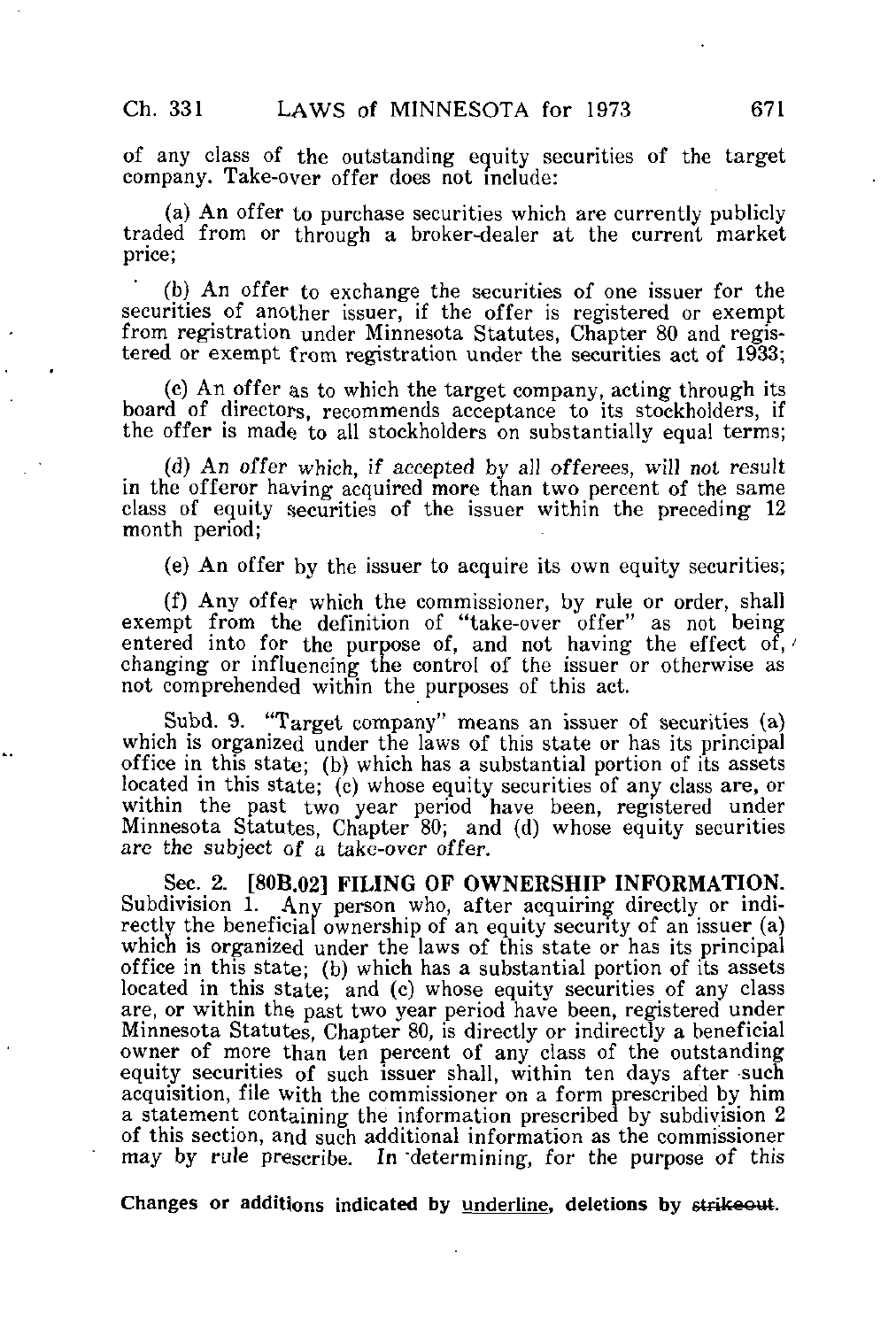section, whether a person is directly or indirectly the beneficial owner of securities of any class, such person shall be deemed to be the beneficial owner of securities of such class which such person has the right to acquire through the exercise of presently exercisable options, warrants or rights or through the conversion of presently convertible securities, or otherwise. The securities subject to such options, warrants, rights or conversion privileges held by a person shall be deemed to be outstanding for the purpose of computing the percentage of outstanding securities of the class owned by such person, but shall not be deemed to be outstanding for the purpose of computing the percentage of the class owned by any other person. For the purpose of this section, a person shall be deemed the beneficial owner of any securities owned or held, with power to vote, by such person, any relative or spouse or relative of the spouse residing in the home of such person, any trust or estate in which such person owns ten percent or more of the total beneficial interest or serves as trustee or executor, any corporation or entity in which such person owns ten percent or more of the equity, and any affiliate or associate of such person.

Subd. 2. The form required to be filed by subdivision 1 of this section shall contain the following information and such additional information as the commissioner may by rule prescribe:

(a) The identity and background of all persons on whose behalf the acquisition of any equity security of the issuer has been or is to be affected;

(b) The source and amount of funds or other consideration used or to be used in acquiring any equity security, including if applicable a statement describing any securities which are being offered in exchange for the equity securities of the issuer, and if any part of the acquisition price is or will be represented by borrowed funds or other consideration, a description of the material terms of any financing arrangements and the names of the parties from whom the funds were borrowed;

(c) If the purpose of the acquisition is to gain control of the issuer, a statement of any plans or proposals which such person has, upon gaining control, to liquidate the issuer, sell its assets, effect its merger or consolidation, or make any other major change in its business, corporate structure, management or personnel;

(d) The number of shares or units of any equity security of the issuer owned beneficially by such person and any affiliate or associate of such person, together with the name and address of each affiliate or associate;

(e) The material terms of any contract, arrangement or understanding with any other person with respect-to the equity securities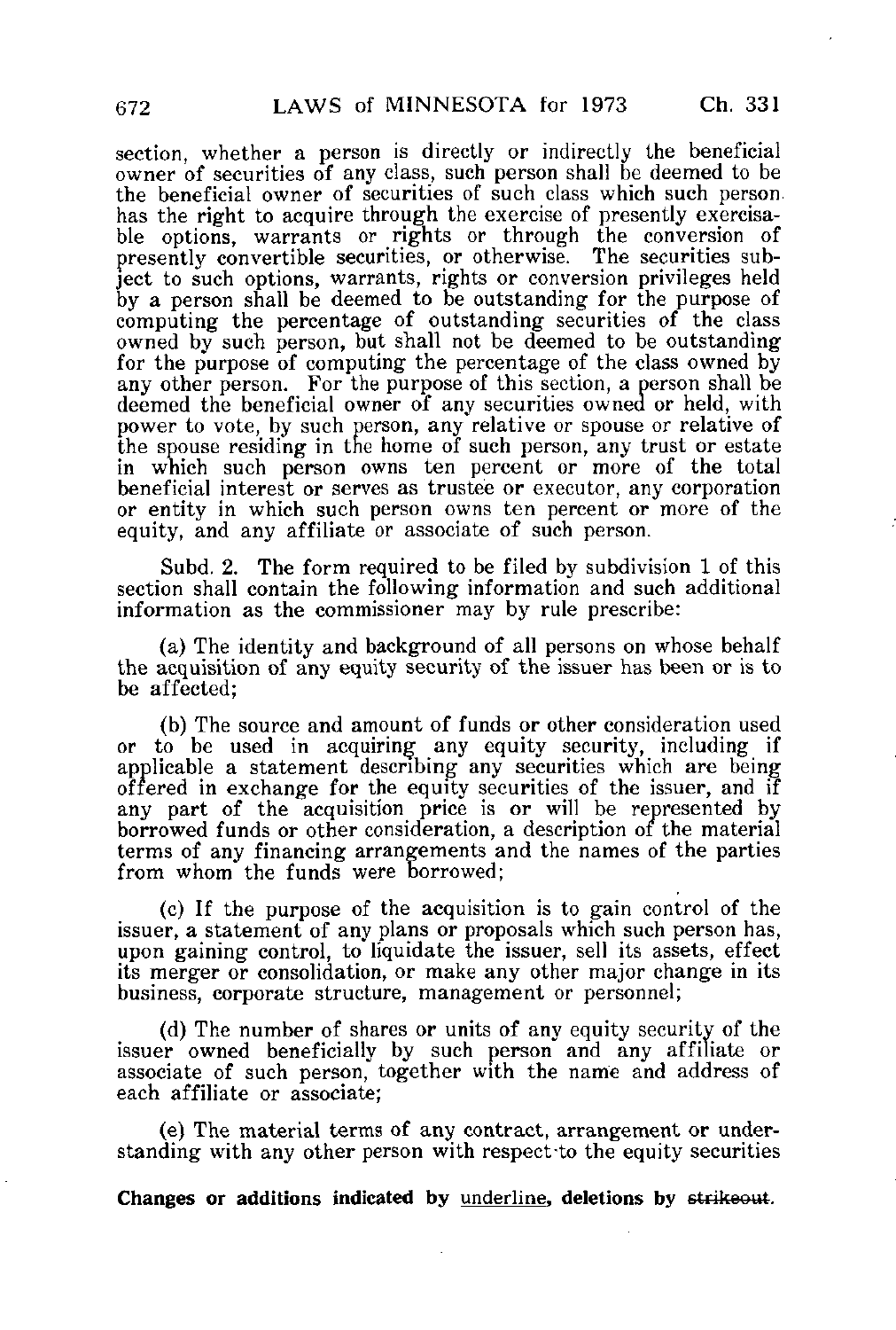of the issuer whereby the person filing the statement has or will acquire any interest in additional equity securities of the issuer, or is or will be obligated to transfer any interest in the equity securities to another.

Subd. 3. If the acquisition of the issuer's securities is subject to the requirements of section 13, clause (d) of the securities exchange act of 1934, any person may file with the commissioner a signed copy of the statement prescribed therein in lieu of the statement prescribed in subdivision 2.

Subd. 4. Any person may file with the commissioner, in lieu of the statement prescribed in subdivision 2 and unless otherwise ordered by the commissioner, a statement containing his name and address, the number of shares or units of any equity security of the issuer which are beneficially owned directly or indirectly by him, the date of their acquisition and such other information as the commissioner may by rule prescribe, if he certifies that such securities were acquired by him in the ordinary course of his business and not for the purpose or having the effect of changing or influencing the control of the issuer nor in connection with or as a participant in any transaction having such purpose or effect, and that he does not intend to make a take-over offer involving the target company.

Subd. 5. If any material change occurs in the facts set forth in the statement, the person filing the statement shall, within ten days thereafter, file with the commissioner an amendment describing the change in such form as the commissioner shall by rule prescribe,

Subd. 6. Each person required to file a statement with the commissioner under this section by reason of his acquisition of any equity securities of an issuer prior to the effective date of this act shall file the statement with the commissioner within 30 days after  $\cdot$ the effective date.

Subd. 7. Each person required to file any statement or amendment thereto with the commissioner under this section shall send a signed copy of such statement or amendment by certified mail to the issuer at its principal office not later than the day of filing with the commissioner.

Subd. 8. No person required to file any ownership statement under this section, who is delinquent in the filing of such statement, may file a registration statement relating to a proposed take-over offer for a period of 60 days after the date of filing of the ownership statement, except as may be permitted by order of the commissioner.

Changes or additions indicated by underline, deletions by strikeout. 1 Minn.S.L. 1973 Bd.Vol,—43

ŧ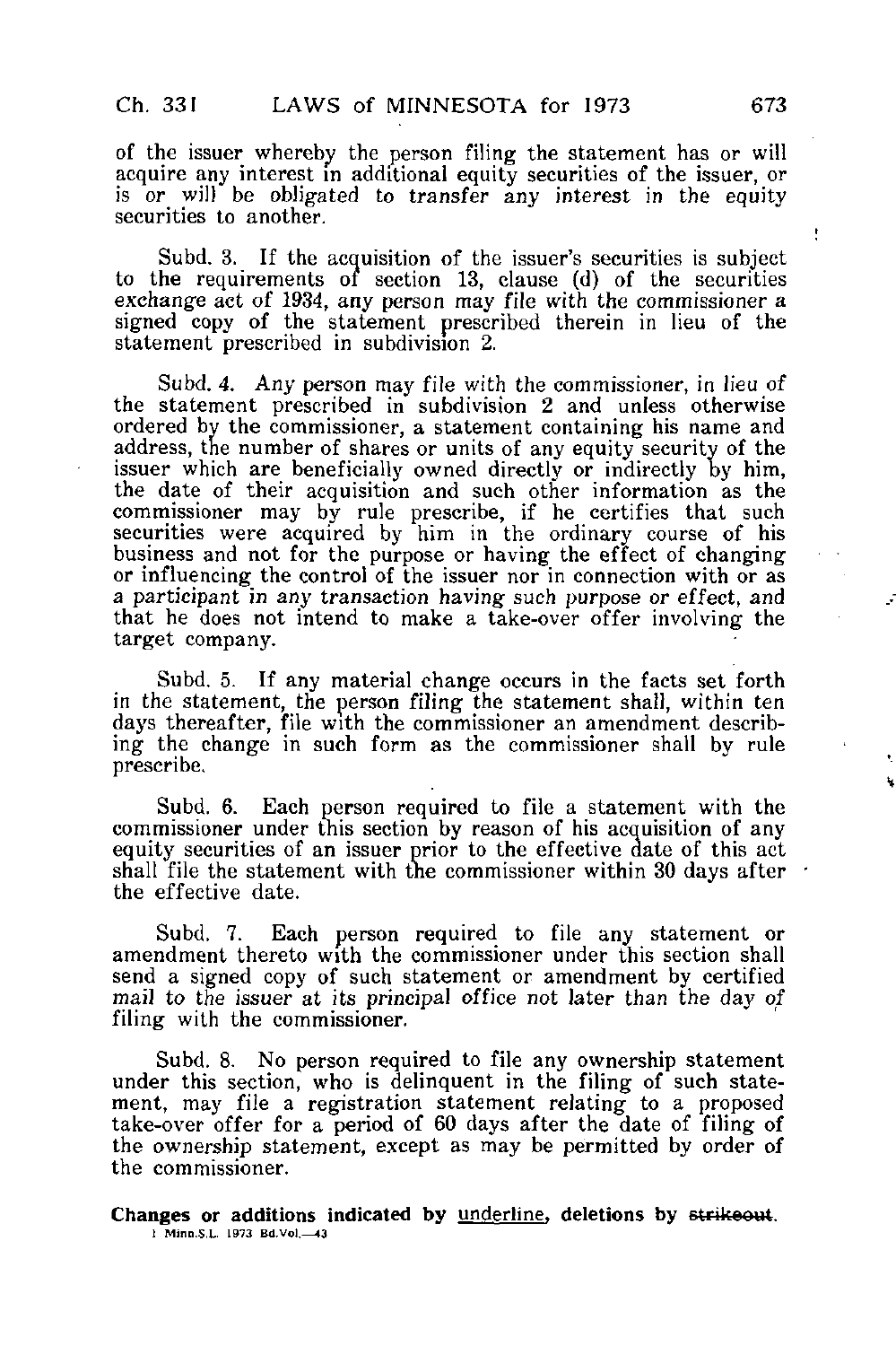Sec. 3. [80B.03] REGISTRATION OF TAKE-OVER OFFERS. Subdivision 1. It is unlawful for any person to make a take-over offer involving a target company in this state, or to acquire any equity securities of the target company pursuant to the offer, unless the offer is effective under this act or is exempted by rule or order of the commissioner. Before a take-over offer becomes effective under this act, the offerer shall file with the commissioner a registration statement containing the information prescribed in section 2, and shall send a copy of the registration statement by certified mail to the target company at its principal office and publicly disclose the material terms of the proposed offer, not later<br>than the date of filing of the registration statement. Public than the date of filing of the registration statement. disclosure shall require, at a minimum, that a copy of the registration statement be supplied to all broker-dealers in this state currently quoting the security.

Subd. 2. The registration statement shall be filed on forms prescribed by the commissioner, and shall be accompanied by a consent by the offeror to service of process and the filing fee specified in section 8, and shall contain the following information and such additional information as the commissioner by rule prescribes.

(a) All of the information specified in section 2, subdivision 2;

(b) Two copies of all solicitation materials intended to be used in the take-over offer in the form proposed to be published or sent or delivered to offerees;

(c) If the offeror is other than a natural person, information concerning its organization and operations, including the year, form and jurisdiction of its organization, a description of each class of equity security and long term debt, a description of the business conducted by the offeror and its subsidiaries and any material changes therein during the past three years, a description of the location and character of the principal properties of the offeror and its subsidiaries, a description of any material pending legal or administrative proceedings in which the offeror or any of its subsidiaries is a party, the names of all directors and executive officers of the offeror and their material business activities and affiliations during the past three years, and financial statements of the offeror in such form and for such period of time as the commissioner may by rule prescribe;

(d) If the offeror is a natural person, information concerning his identity and background, including his business activities and affiliations during the past three years, and a description of any material pending legal or administrative proceedings in which the offeror is a party.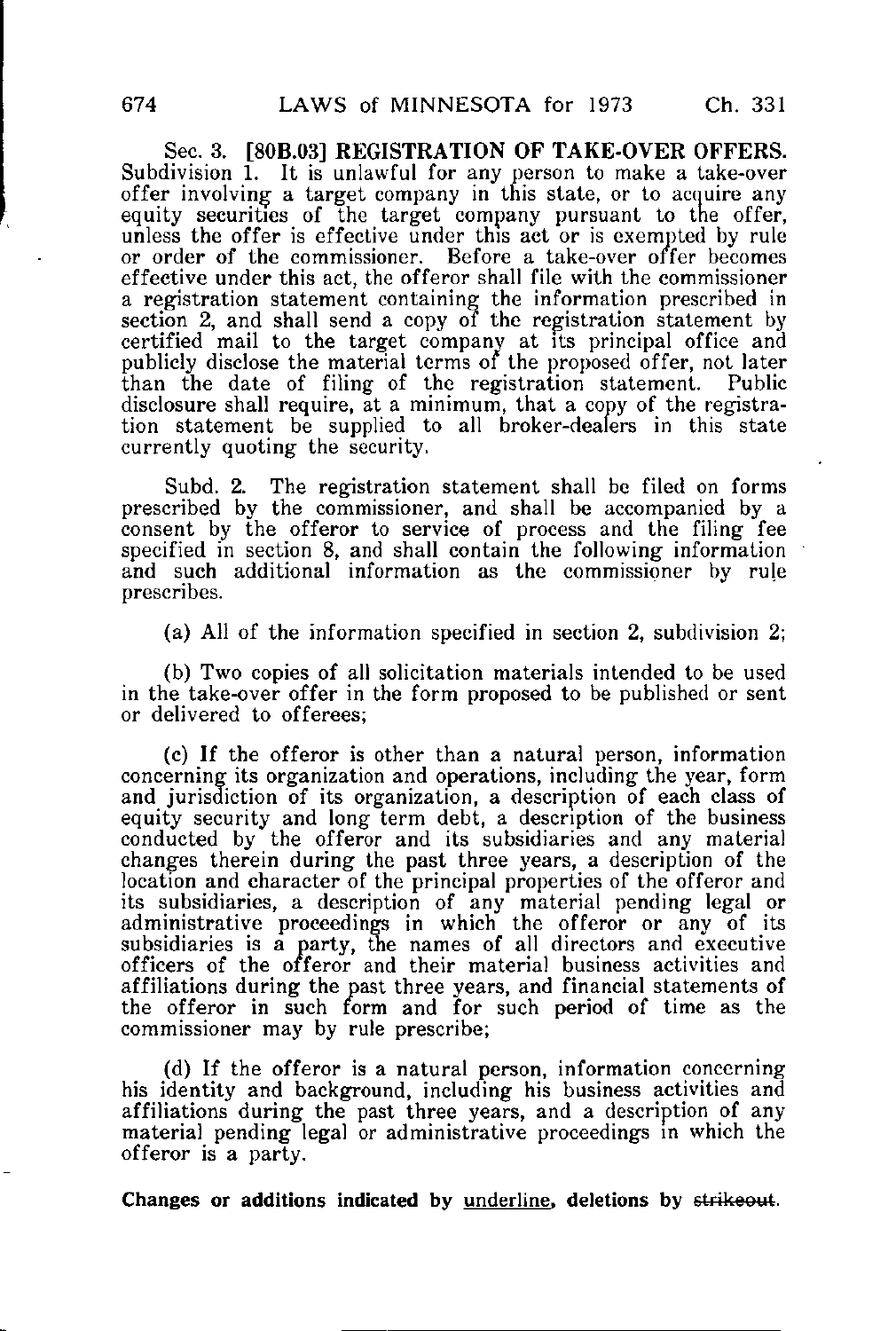Subd. 3. The commissioner may require the offeror to file any other documents, exhibits and information that he deems material to the take-over offer, and may permit the omission of any of the information specified in subdivision 2 if he determines that such information is not required for the protection of offerees. commissioner may by order summarily delay the effective date of the offer if he determines that the registration statement does not contain all of the information specified in subdivision 2 or that the solicitation materials do not provide full disclosure to offerees of all material information concerning the offer.

Subd. 4. A take-over offer automatically becomes effective ten days after the date of filing the registration statement with the commissioner unless delayed by order or unless prior thereto the commissioner schedules a hearing with respect to the offer. The commissioner may schedule a hearing if he deems it necessary or appropriate for the protection of offerees in this state, and shall schedule a hearing if so requested by the target company, acting through its board of directors, or by signed petition of shareholders owning, in the aggregate, ten percent of the outstanding equity securities of the class involved in the take-over offer. If a hearing is called, the offer shall not become effective until registered by order of the commissioner. Registration is not deemed approval of the offer by the commissioner and any representation to the contrary is unlawful.

Subd. 5. Any hearing scheduled by the commissioner under this section shall be held within 20 days of the date of filing of the registration statement under subdivision 1, and any determination made following the hearing shall be made within 20 days after such hearing has been closed, unless extended by order of the commissioner with the consent of all interested parties. If, upon the hearing, the commissioner finds that the take-over offer fails to provide for full and fair disclosure to offerees of all material information concerning the offer, or that the offer is unfair or inequitable to offerees or will not be made to all stockholders on substantially equal terms or is in violation of Minnesota Statutes, Chapter 80 or this act, he shall by order deny registration of the offer.

Sec. 4. [80B.04] FILING OF SOLICITATION MATERIALS. Subdivision 1. Copies of all advertisements, circulars, letters or other materials published by the offerer or the target company, soliciting or requesting the acceptance or rejection of the take-over offer, shall be filed with the commissioner and sent to the target company or offeror, respectively, not later than the time copies of such solicitation materials are first published or used or sent to offerees. The commissioner may prohibit the use of any solicitation materials deemed false or misleading.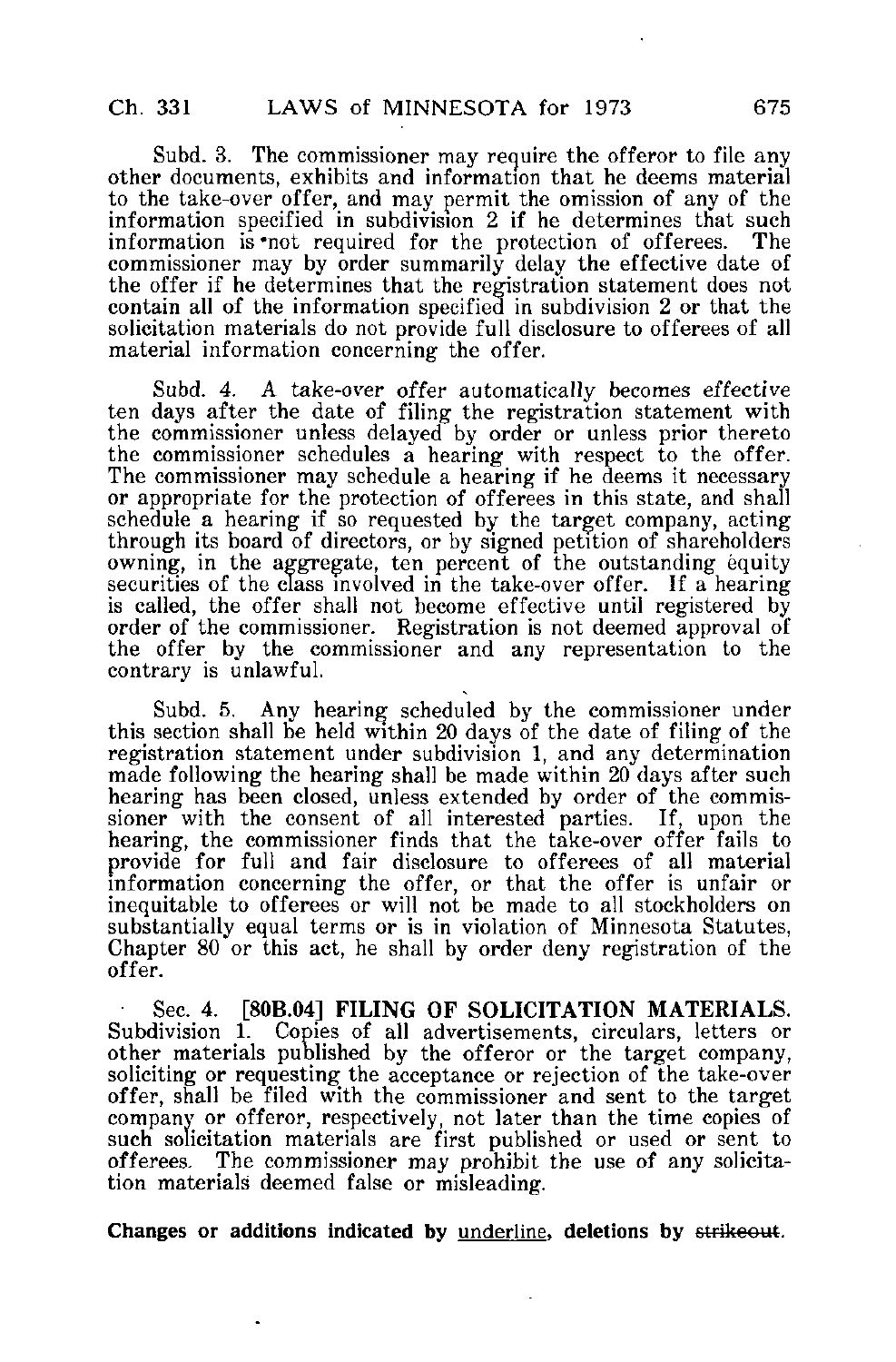Sec. 5. [80B.05] FRAUDULENT AND DECEPTIVE PRAC-TICES. It is unlawful for any offerer or target company or any controlling person of an offeror or target company or any brokerdealer acting on behalf of an offeror or target company to engage in any fraudulent, deceptive or manipulative acts or practices in connection with a take-over offer. Fraudulent, deceptive and manipulative acts or practices include, without limitation:

(1) The publication or use in connection with the offer of any false statement of a material fact or the omission to state a material fact necessary to make the statements made not misleading;

(2) The sale by any controlling shareholders of a target company of any or their equity securities to the offeror for a consideration greater than that to be paid other stockholders pursuant to the offer or the purchase of any of the securities of a controlling shareholder of the target company by the offeror for a consideration greater than that to be paid other shareholders, pursuant to an agreement not disclosed to the other shareholders;

(3) The refusal by a target company to permit an offeror who is a stockholder of record to examine its list of stockholders, and to make extracts therefrom, pursuant to the applicable corporation statutes, for the purpose of making a take-over offer in compliance with this act, or in lieu thereof, to mail any solicitation materials published by the offeror to its security holders with reasonable promptness after receipt from the offeror of such materials together with the reasonable expenses of postage and handling.

Sec. 6. [80B.06] LIMITATIONS ON OFFERORS. Subdivision 1. No offeror may make a take-over offer involving a target company which is not made to stockholders in this state on substantially the same terms as the offer is made to stockholders outside this state.

Subd. 2. An offeror shall provide that any equity securities of a target company deposited or tendered pursuant to a take-over offer may be withdrawn by or on behalf of any offeree at any time within seven days from the date the offer has become effective under this act and after 60 days from the date the offer has become effective under this act, except as the commissioner may otherwise prescribe by rule or order for the protection of investors.

Subd. 3. If an offeror makes a take-over offer for less than all the outstanding equity securities of any class, and if the number of securities deposited or tendered pursuant thereto within ten days after the offer has become effective under this act and copies of the offer, or notice of any increase in the consideration offered, are first published or sent or given to security holders is greater than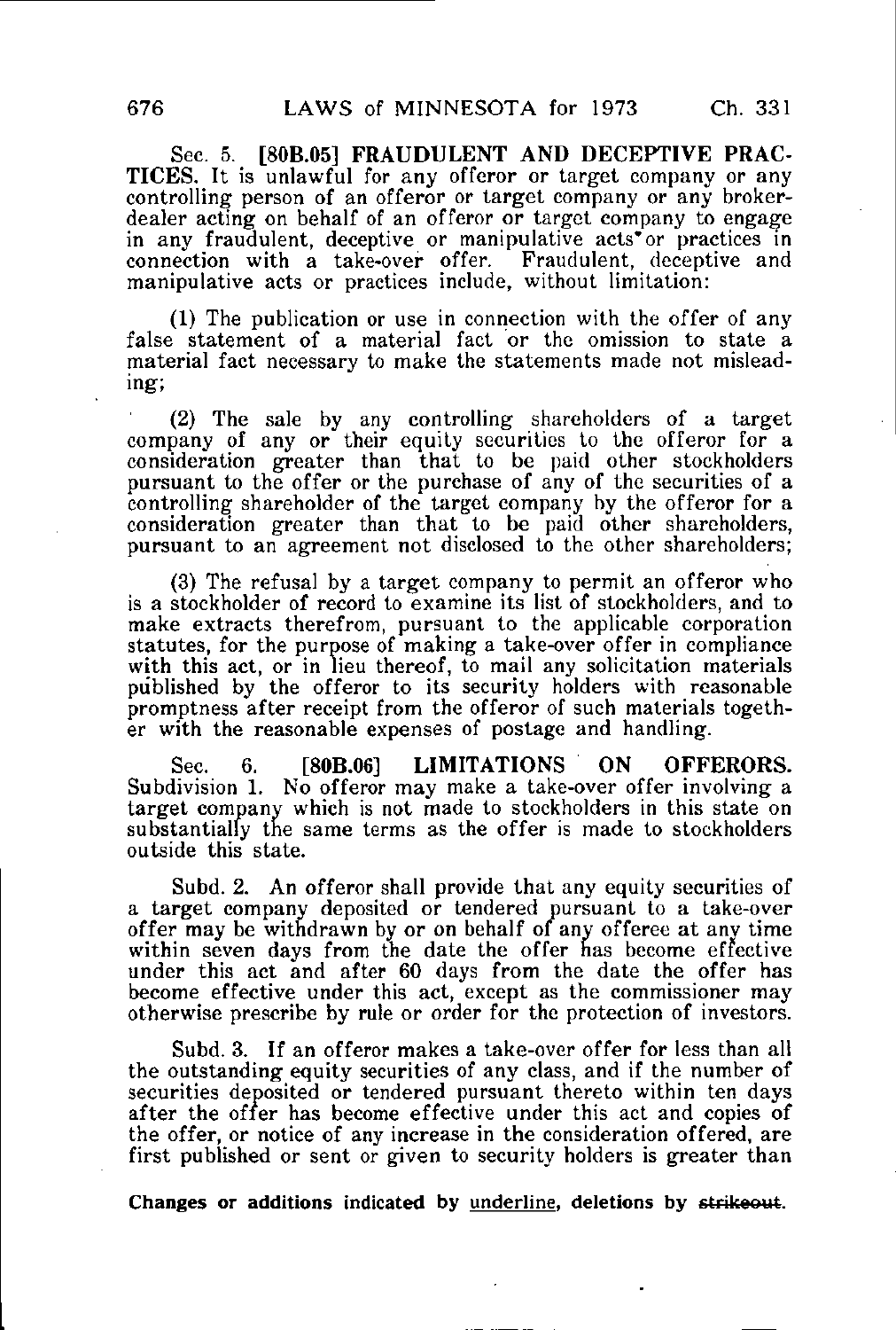the number the offerer has offered to accept and pay for, the securities shall be accepted pro rata, disregarding fractions, according to the number of securities deposited or tendered by each offeree.

Subd. 4. If an offeror varies the terms of a take-over offer before its expiration date by increasing the consideration offered to security holders, the offeror shall pay the increased consideration for all equity securities accepted, whether such securities have been accepted by the offeror before or after the variation in the terms of the offer.

Subd. 5. No offeror may make a take-over offer involving a target company in this state, or acquire any equity securities of a target company pursuant to the offer, at any time when an administrative or injunctive proceeding is pending on behalf of the commissioner against the offerer alleging a violation of this act or Minnesota Statutes, Chapter 80.

Subd. 6. No offeror may acquire, remove or exercise control, directly or indirectly, over any assets of a target company located in this state unless the take-over offer is effective or exempt under this act, except as permitted by order of the commissioner.

Sec. 7. [80B.07] ADMINISTRATION, RULES AND OR-DERS. Subdivision 1. This act shall be administered by the commissioner of securities, who may exercise all powers granted to him under Minnesota Statutes, Chapter 80, which are not inconsistent with this act.

Subd. 2. The commissioner may make and adopt such rules and forms as are necessary to carry out the purposes of this act, including, without limitation, rules defining terms used in this act.

Subd. 3. The commissioner may by rule or order exempt from any provisions of this act take-over offers which he determines are not made for the purpose and do not have the effect of changing or influencing the control of a target company or where he determines that compliance with this act is not necessary for the protection of the offerees, and he may similarly exempt any persons from the requirement of filing statements under this act.

Sec. 8. [80B.08] FEES AND EXPENSES. The commissioner shall charge a filing fee of \$100 for a registration statement filed by an offeror and \$100 for a request for hearing filed by a target company or its shareholders. The expenses reasonably attributable to any hearing scheduled at the request of the target company or its shareholders shall be charged ratably to the offeror and the person requesting the hearing, but the total amount charged shall not exceed \$500.

Changes or additions indicated by underline, deletions by strikeout.

ä,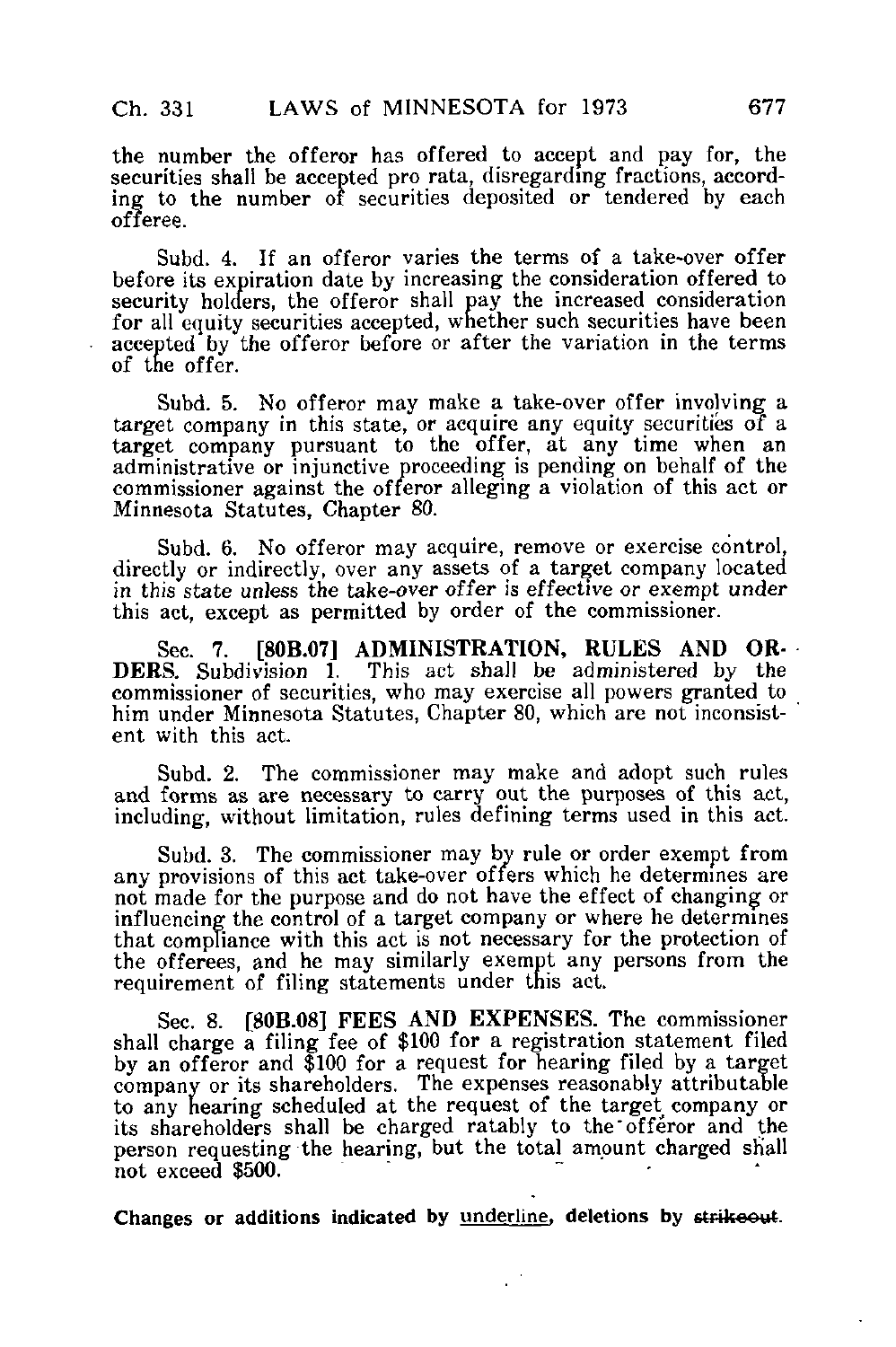Sec. 9. [80B.09] INJUNCTIONS. Whenever it appears to the commissioner that any person, including a controlling person of an offerer or target company, has engaged or is about to engage in any act or practice constituting a violation of this act or any rule or order hereunder, (1) he may issue and cause to be served upon any person violating any of the provisions of this act an order requiring the person guilty thereof to cease and desist therefrom; and (2) he may bring an action in the district court of the appropriate county to enjoin the acts or practices and to enforce compliance with this act or any rule or order hereunder, or he may refer the matter to the attorney general or the county attorney of the appropriate county. Upon a proper showing, the court may grant a permanent or temporary injunction or restraining order and may order rescission of any sales or purchases of securities determined to be unlawful under this act or any rule or order hereunder. The court may not require the commissioner to post a bond.

Sec. 10. [80**B.10] PENALTIES.** Subdivision 1. Any person, including a controlling person of an offerer or target company, who violates sections 3, 4, 5 or 6 of this act or any rule thereunder, or any order of which he has notice, or who willfully violates section 2 of this act or any rule or order thereunder, may be fined not more than \$5,000 or imprisoned not more than five years or both. Each of the acts specified shall constitute a separate offense and a prosecution or conviction for any one of such offenses shall not bar prosecution or conviction for any other offense. No indictment or information may be returned under this act more than six years after the alleged violation.

Subd. 2. The commissioner may refer such evidence as is available concerning violations of this act or of any rule or order hereunder to the attorney general or the county attorney of the appropriate county who may, with or without any reference, institute the appropriate criminal proceedings under this act. If referred to a county attorney, he shall within 90 days file with the commissioner a statement concerning any action taken or, if no action has been taken, the reasons therefor.

Subd. 3. Nothing in this act limits the power of the state to punish any person for any conduct which constitutes a crime under any other statute.

Sec. 11. [80B.11] CIVIL LIABILITIES. Subdivision 1. Any offeror who purchases a security in connection with a take-over offer in violation of this act shall be liable to the person selling the security to him who may sue either at law or in equity. In an action for rescission the seller shall be entitled to recover the security, plus any income received by the purchaser thereon, upon tender of the consideration received. Tender requires only notice of willingness to pay the amount specified in exchange for the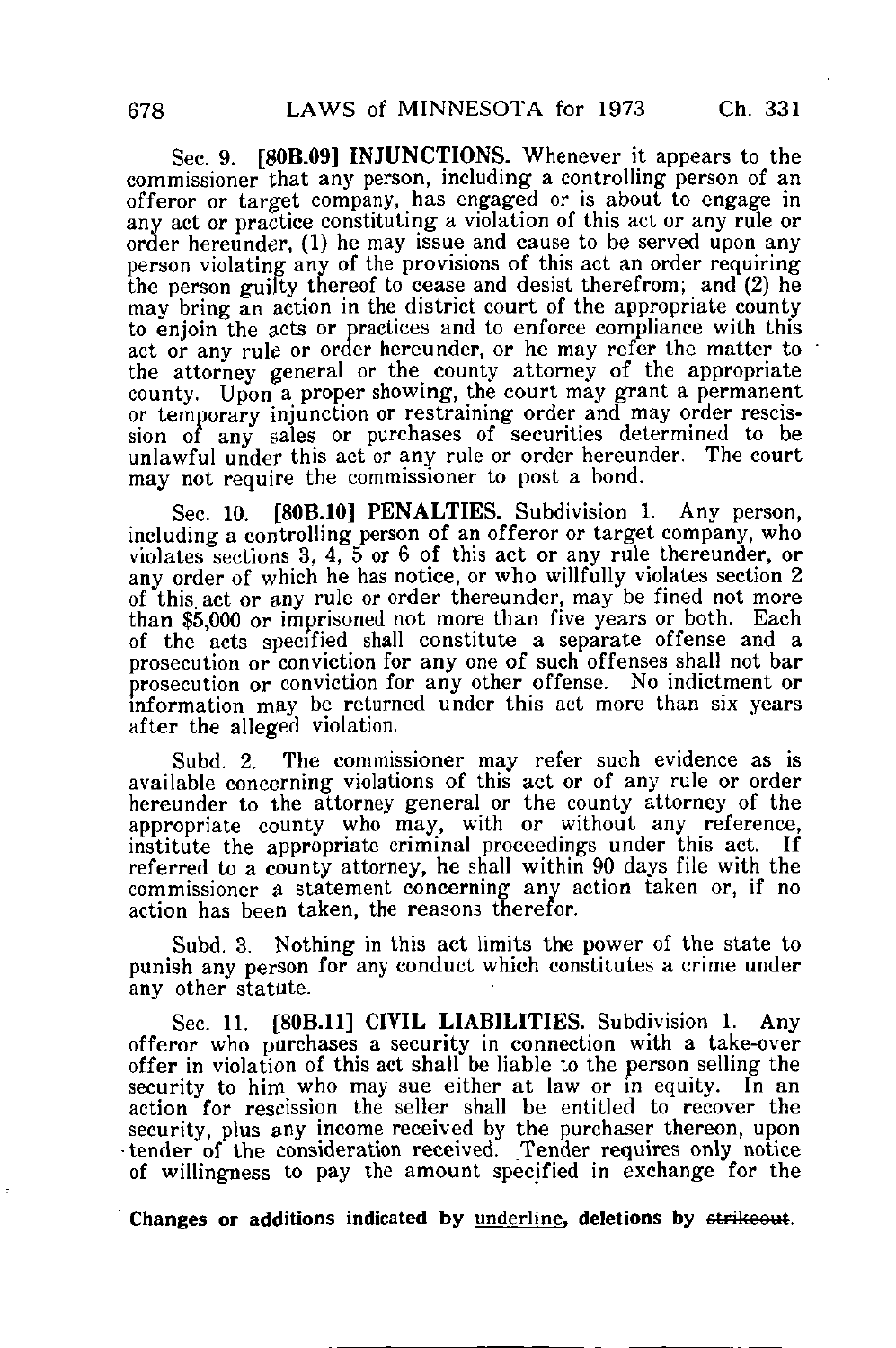security. Any notice may be given by service as in civil actions or by certified mail to the last Known address of the person liable. Damages are the excess of either the value of the security on the date of purchase or its present value, whichever is greater, over the present value of the consideration received for the security.

Subd. 2. Every person who directly or indirectly controls a person liable under subdivision 1, every partner, principal executive officer or director of such person, every person occupying a similar status or performing similar functions, every employee of such person who materially aids in the act or transaction constituting the violation, and every broker-dealer or agent who materially aids in the act or transaction constituting the violation, is also liable jointly or severally with and to the same extent as such person, unless the person who would otherwise be so liable proves that he did not know, and in the exercise of reasonable care could not have known, of the existence of the facts by reason of which the liability is alleged to exist. There is contribution as in cases of contract among the several persons so liable.

Subd. 3. No action may be maintained under this section unless commenced before the expiration of three years after the act or transaction constituting the violation or the expiration of one year after the discovery of the facts constituting the violation. whichever first expires.

Subd. 4. The rights and remedies under this act are in addition to any other rights or remedies that may exist at law or in equity.

Sec. 12. [80B.12] APPLICATION OF THIS ACT. Subdivision 1. If the target company is an insurance company subject to regulation by the commissioner of insurance, a financial institution subject to regulation by the commissioner of banks, or a public service corporation subject to regulation by the public service commission, the commissioner shall promptly furnish a copy of the registration statement filed under this act to the regulatory agency having supervision of the target company. Any hearing under this act involving any such target company shall be held jointly with -the regulatory agency having supervision, and any determination following the hearing shall be made jointly with that regulatory agency.

Subd. 2. If the target company is a public utility, public utility holding company, national banking association, bank holding company or savings and loan association subject to regulation by a federal agency and the take-over of such company is subject to approval by that agency this act shall not apply.